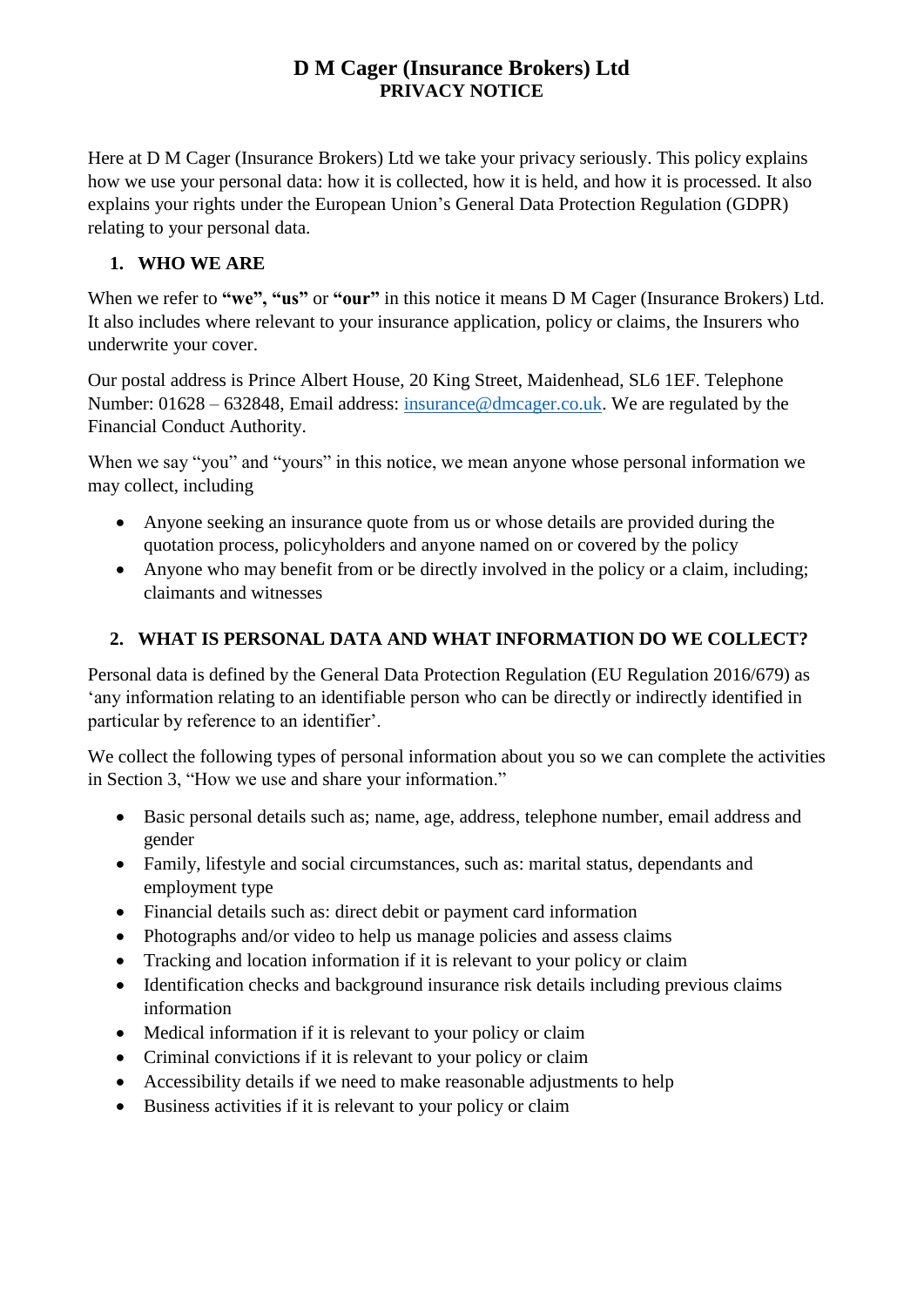## **3. HOW WE USE AND SHARE YOUR INFORMATION**

D M Cager (Insurance Brokers) Ltd will share your information with our service providers and partners to assist in the administration and performance of our service to you and your insurance policy.

In order for us to conduct business and fulfil our legal, regulatory and contractual obligations, we need to perform legitimate processing of your data. Information collected by D M Cager (Insurance Brokers) Ltd may be shared as part of our process, with individuals as well as other organisations such as:

- Credit reference, fraud prevention and other agencies that carry out certain activities on our behalf, for example; the Insurance Fraud Bureau (IFB)
- Insurers, third party underwriters, reinsurers, insurance intermediaries, regulators, law enforcement, the Financial Ombudsman Service (FOS); and other organisations that provide services to us or you.

### **4. AUTOMATED DECISION MAKING, INCLUDING PROFILING**

We may use profiling and automated decision making, to; assess insurance risks, detect fraud, and administer your policy.

This helps us to decide: whether to offer you insurance determine prices and validate claims.

If you disagree with the outcome of an automated decision, please contact Martin Bartholomew by email at [insurance@dmcager.co.uk](mailto:insurance@dmcager.co.uk) and we will review the decision.

#### **5. HOW WE COLLECT PERSONAL INFORMATION**

From you, your representatives or from publicly available sources.

From other persons or organisations, for example:

- Credit reference and/or fraud prevention agencies
- Emergency services, law enforcement agencies, medical and legal practices
- Insurance industry registers and databases used to detect and prevent insurance fraud, for example the Claims and Underwriting Exchange (CUE)
- Insurance investigators and claims service providers
- Insurers or service providers who underwrite the cover or provide the services for our products
- Other involved parties, for example; claimants or witnesses

## **6. TRANSFERRING PERSONAL INFORMATION OUTSIDE THE UK**

We use servers located in the European Union (EU) to store your personal information where it is protected by laws equivalent to those in the UK and comply with GDPR.

Some of the organisations we share your personal information will have servers outside the EU. Our contracts with these parties require them to provide equivalent levels of protection for your personal information.